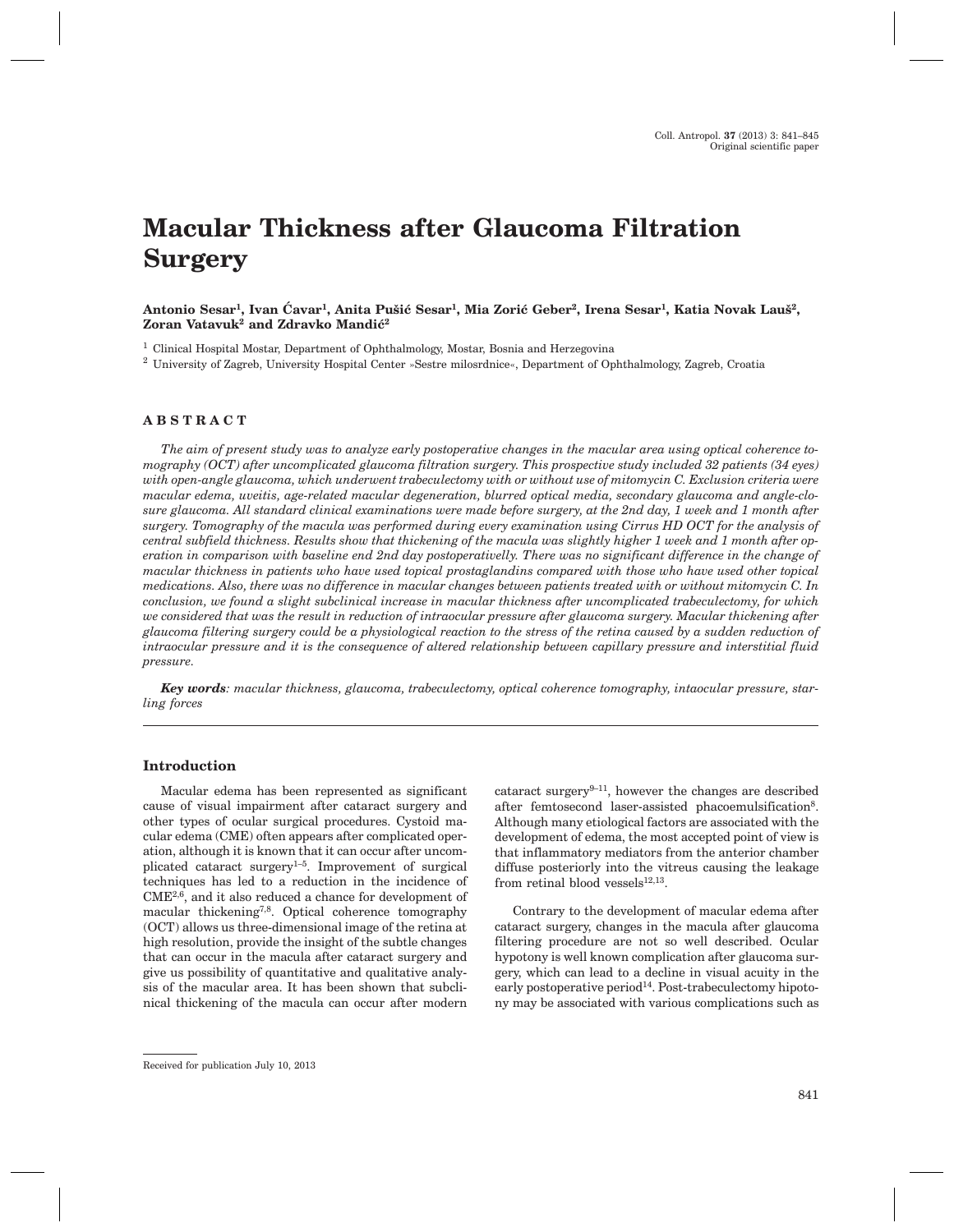maculopathy, endophthalmitis, corneal changes, accelerated cataract progression, ciliochoroidal detachment and suprachoroidal hemorrhage<sup>15-18</sup>. Hypotony maculopathy is characterized by optic disc swelling, venous tortuosity and radial chorioretinal folds that can lead to significant visual loss after glaucoma filtering surgery19,20. Although ultrasound measurements showed increased thickness and volume of the ocular wall<sup>21</sup>, only the usage of  $OCT$ provides the insight into the structural changes in macular area after glaucoma filtering surgery<sup>20</sup>. It has been shown that hypotony maculopathy can be characterised with serous macular detachment and CME22. Proposed hypothesis is that hypotony causes breakdown of the blood-aqueous barrier, which results in the release of inflammatory mediators $23$ . Furthermore, lowering of intraocular pressure after glaucoma surgery may be responsible for the moderate, temporary increase in foveal retinal thickness<sup>24</sup>. Retinal thickening could be followed by decrease in visual acuity in patients with hipotony after filtering procedure<sup>25</sup>.

The aim of present study was to analyze early postoperative changes in the macular area after uncomplicated glaucoma filtration surgery in eyes that have not developed hypotony maculopathy.

## **Materials and Methods**

This prospective study was conducted between February 2011 and February 2012 in Clinical Hospital »Sestre milosrdnice«, Zagreb, Croatia. The following inclusion criteria were: 1. fornix-based trabeculectomy with or without use of antimetabolites for open-angle glaucoma, 2. ophthalmoscopically normal retina with adequate fundus visibility. Exclusion criteria were any ocular diseases that can affect the study results such as macular edema, uveitis, age-related macular degeneration, history of previous ocular surgery, intraoperative complications, conditions with blurred optical media, secondary glaucoma and angle-closure glaucoma. The presence of mild diabetic retinopathy without macular edema and early age- -related macular degeneration showing drusen did not constitute exclusion criteria. Overall, 43 patients (45 eyes) gave their informed consent prior to inclusion into the study. Development of hipotony maculopathy was the reason for exclusion of 2 eyes from the study. In 6 eyes there were complications (hyphema, corneal edema) that did not allow a high quality imaging by retinal OCT, while 3 patients after surgery have not completed all examinations.

The remaining 32 patients (34 eyes) were operated by the filtering procedure, trabeculectomy with mitomycin C (0.4 mg/ml, applied for 2 minutes) in 18 patients and trabeculectomy without antimetabolites in 16 patients. Preoperatively, 25 patients used topicaly prostaglandins, while only 9 patients used other topical medications in the treatment of glaucoma.

All patients underwent a standard eye examination, including best-corrected visual acuity, intraocular pressure measurement by Goldmann aplanation tonometry,

slit lamp biomicroscopy, ophthalmoscopy with 90 diopter lens and measurement of macular thickness by OCT. Examination was performed before surgery,  $2<sup>nd</sup>$  day, 1 week and 1 month after surgery.

Tomography of the macula was performed during every examination on the Cirrus Spectral-domain, high definition OCT (software version 3.0; Carl Zeiss Meditec, Dublin, CA, USA) through dilated pupils. The calculations were made on the basis of data from analytical program Macular Thickness: Macular Cube 512x128, derived from retinal clip, size 6 x 6 mm, with a focal point in the foveola. Thickness values were obtained from the central field, 1 mm diameter circle (central subfield thickness). We have determined a significant macular thickening as the value of one standard deviation of the mean preoperative thickness, which was  $17 \mu m$ .

Postoperative treatment included a combination of antibiotics and steroids (Maxitrol, Alcon, Puurs, Belgium), given topically 4 times daily, with dose reduction within one month of surgery.

The results were analysed with statistical programme SPSS 17.0 for Windows (SPSS Inc., Chicago, Illinois, USA). Kolmogorov-Smirnov test was used for the analysis of equality of continuous distributions. For normal distribution, mean and standard deviation were used to present mean value and dispersion measure. Furthermore, in order to compare these variables Repeated measure tests with posthoc LSD test, and Pearson Correlation test for testing correlation between the variables, were used. Chi-square test was used for testing nominal variables. P value less than 0.05 was considered as significant.

## **Results**

Average age of all examinees was  $68.5 \pm 7.7$  years. The youngest patient was 51, and the oldest 84 years of age. In the study participated 20 (58.8%) men and 14 (41.2%) women. Distribution of glaucoma types is presented in Table 1.

Macular thickness changed from the values 248.76± 17.49 before and  $248.64 \pm 17.97$  two days after surgery to the values  $253.11 \pm 16.64$  one week after and  $253.38 \pm$ 16.16 one month after surgery. Results show that thickening of the macula was slightly higher 1 week and 1 month after operation in comparison with baseline end 2 days postoperativelly (p<0.001). There were 7 diabetic patients without macular edema, who did not have sig-

**TABLE 1.** TYPES OF GLAUCOMA THAT ARE PRESENT IN THE PATIENTS INCLUDED IN THE STUDY

| Type of glaucoma            | Number of patients $(\%)$ |
|-----------------------------|---------------------------|
| Primary open-angle glaucoma | 21(61.8)                  |
| Pseudoexfoliation glaucoma  | 12(35.3)                  |
| Pigmentary glaucoma         | 1(2.9)                    |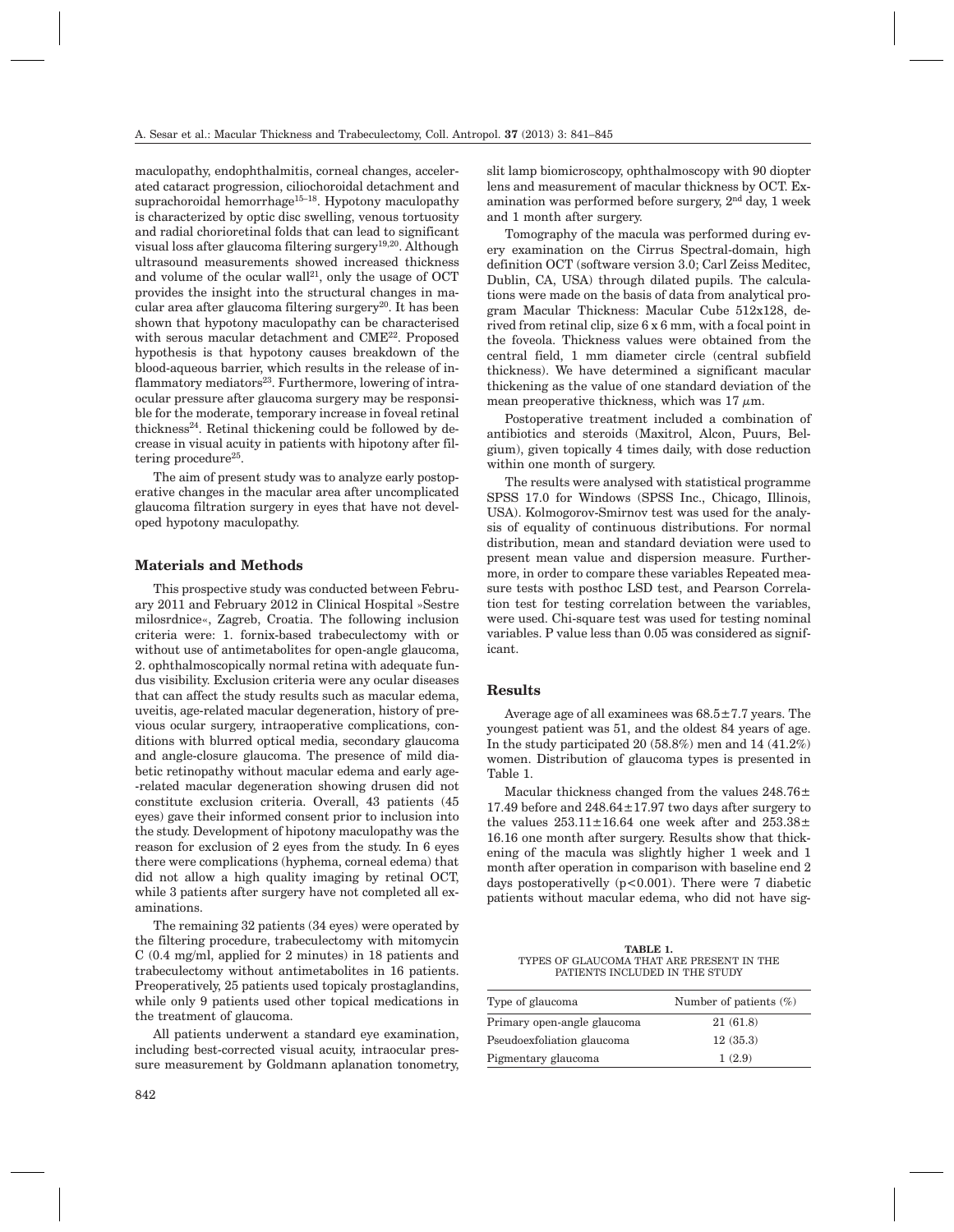

*Fig. 1. Follow-up of retinal thickness for patients operated with or without mitomycin C.*



*Fig. 2. Follow-up of retinal thickness for patients who preoperatively used topical prostaglandins or other antiglaucomatous medicaments.*

nificant variations in macular thickness compared to patients without diabetes (data not shown).

Overall, 18 patients were operated with mitomycin C and 16 patients without use of antimetabolites. There was no significant difference in the change of macular thickness at all time points between these two groups of patients (Figure 1,  $p=0.852$ ).

Although the group of patients who used prostaglandins to treat glaucoma showed a slight thickening of the macula 1 week postoperatively, there was no statistically significant difference in the change of macular thickness values over the time between the above mentioned two groups of patients (Figure 2,  $p=0.516$ ).

The correlation between macular thickness, visual acuity and intraocular pressure was analysed. No significant correlation was found between changes of macular



*Fig. 3. Correlation between changes of macular thickness and visual acuity.*



*Fig. 4. Correlation between changes of macular thickness and intraocular pressure.*

**TABLE 2.** PROPORTION OF PATIENTS SHOWING A POSTOPERATIVE INCREASE IN MACULAR THICKNESS

| Increase of<br>macular<br>thickness | Number $(\%)$ of eyes              |                                |
|-------------------------------------|------------------------------------|--------------------------------|
|                                     | $>17\mu m$ compared<br>to baseline | $>5\%$ compared<br>to baseline |
| Yes                                 | 2(5.88)                            | 3(8.82)                        |
| No                                  | 32 (94.12)                         | 31(91.18)                      |
| Total                               | 34(100.0)                          | 34(100.0)                      |

thickness and visual acuity (Figure 3,  $P=0.179$ ), as well as between changes of macular thickness and intraocular pressure (Figure 4, P=0.116).

The proportion of patients showing an increase in macular thickness  $17 \mu m$  or increase 5% in comparison to baseline is shown in Table 2. Significant thickening 17  $\mu$ m was present in only 2 patients (5.88%), while thickening 5% was recorded in 3 (8.82%) patients.

#### **Discussion**

The purpose of this study was to investigate the effect of uncomplicated trabeculectomy on central retina in the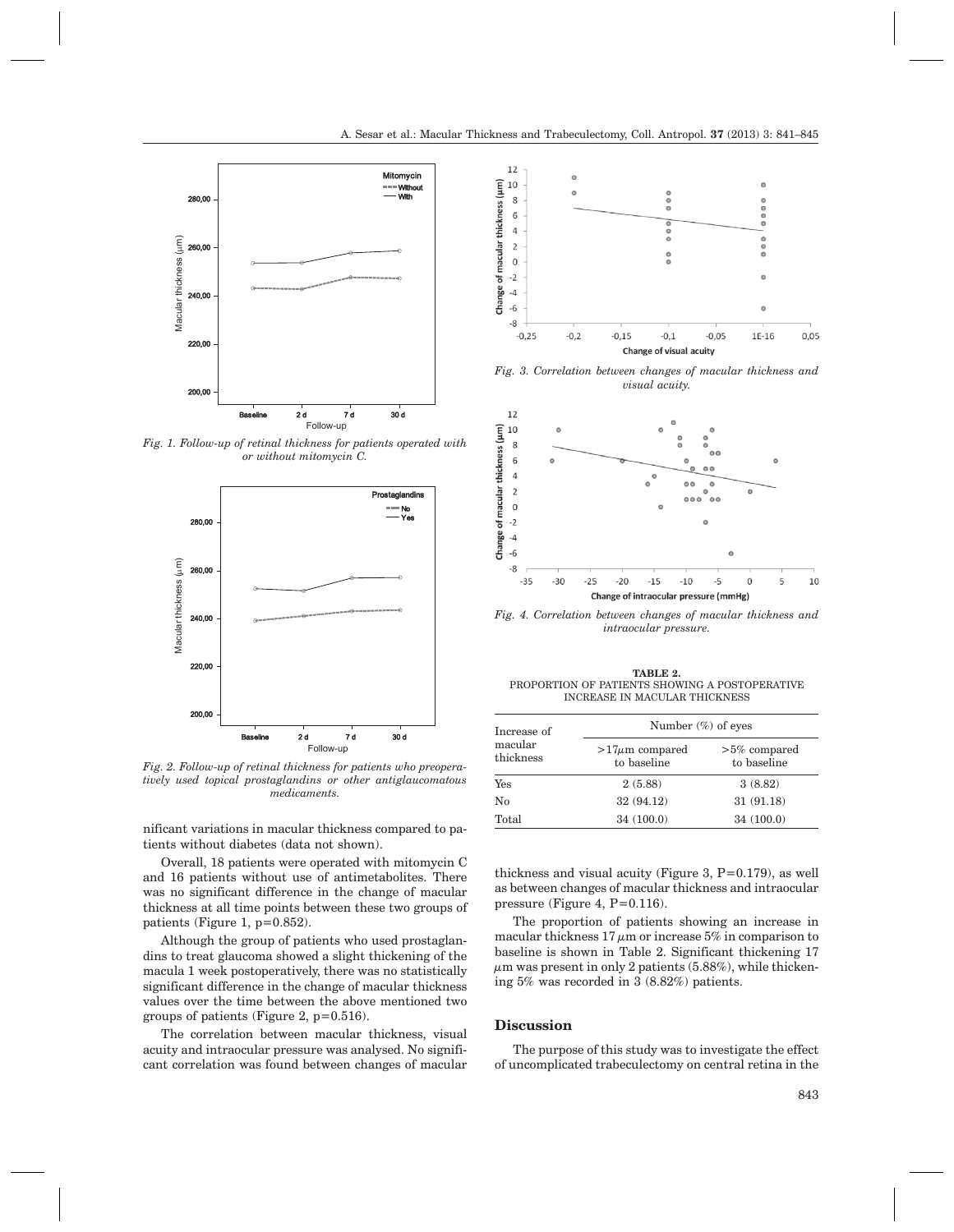

*Fig. 5. Macular edema as a result of reduction of intraocular pressure.*

early postoperative period during 4 weeks. Our results show a slight thickening in the macula 1 week and 1 month after surgery, althought the proportion of patients who developed significant macular thickening is relatively small. Németh and Horóczi, by using ultrasound, revealed increased thickness and volume of the ocular wall after trabeculectomy, explaining that these changes might be caused by ocular hypotonia and postoperative inflammation $21$ . Measurements by OCT showed reduction in macular thickness after normalization of intraocular pressure in the eyes with hypotonia after filtering procedure25. Lima et al have reported an increase in macular thickness in 8 of the 14 studied patients with prolonged postoperative hypotonia and without clinically visible maculopathy26. Karasheva et al have reported significant reduction of intraocular pressure and increase in macular thickness after filtering surgical procedures in all visit within a month of surgery. Although they did not confirm correlation between the changes in the thickness of the retina and IOP, it was considered that the reduction of intraocular pressure after filtration surgery results in a moderate increase in foveal thickness $24$ .

Arcieri et al revealed that the usage of prostaglandin analogues may lead to disruption of the blood-aqueous barrier and development of cystoid macular edema in some patients with pseudophakia and aphakia<sup>27</sup>. Our findings show that there was no significant difference in the change of macular thickness in patients who have used topical prostaglandins compared with those who have used other topical medications. Also, there was no difference in macular changes between patients treated with or without mitomycin C.

Additionally, Aydin et al have found increased thickness of the retinal nerve fiber layer, which significantly correlates with the reduction of intraocular pressure after glaucoma filtering surgery<sup>28</sup>. Studies by other au-

## **REFERENCES**

thors have shown a significant correlation between changes in macular thickness and changes in the thickness of retinal nerve fiber layer in glaucoma patients<sup>29,30</sup>. Also, the relationship between IOP value and changes in macular thickness are described after cataract surgery. Lee et al described a significant negative correlation between intraocular pressure and macular thickness, where the increase of IOP was accompanied by a decrease in macular thickness in the early postoperative period within 12 hours after phacoemulsification<sup>31</sup>. Albeit the attention of researchers was mostly focused on the anterior segement of the eye and related complications, as well as on the changes in the peripapillary retinal nerve fiber layer, the exact mechanism and incidence of macular edema after filtering procedures are not yet fully understood.

It is known that the interstitial fluid pressure in tightly encased tissues, such as eye, is for a several milimeters of mercury lower than the pressure which makes tunica on the tissue. Reduction of intraocular pressure leads to a reduction in interstitial fluid pressure and increase gradient of capillary pressure / pressure of the intercellular space, resulting to increase in net filtration pressure (Figure 5). Therefore, fluid and dissolved substances increasingly leak in the intercellular space leading to the consequent elevation in macular thickness and development of macular edema32.

The above mentioned pattern of »Starling forces« (capillary pressure / interstitial fluid pressure) could play a role in reducing macular volume in glaucomatous eyes compared to normal eyes. Lederer et al have shown that the progression of glaucoma and higher values of intraocular pressure lead to a reduction in macular volume<sup>33</sup>. Furthermore, Barišić et al have found decreased values of macular volume and average macular thickness in glaucoma patients in comparison to healthy subjects<sup>34</sup>. It is considered that the loss of retinal ganglion cells in advanced glaucomatous disease could be responsible for reduction in retinal thickness<sup>35</sup>. In reverse, higher intraocular pressure leads to an increase in interstitial fluid pressure, lowering the net filtration pressure and increasing absorption of fluid from the intercellular space into the capillaries, respectively thinning the retina.

In conclusion, we found a slight subclinical increase in macular thickness after uncomplicated trabeculectomy, for which we considered that was the result in reduction of intraocular pressure after glaucoma surgery. Macular thickening after glaucoma filtering surgery could be a physiological reaction to the stress of the retina caused by a sudden reduction of intraocular pressure and it is the consequence of the altered relationship between capillary pressure and interstitial fluid pressure.

DOI: 10.3109/02713680903288937. — 5. VUKICEVIC M, GIN T, AL-QU-RESHI S, Clin Experiment Ophthalmol, 40 (2012) 282. DOI: 10.1111/j. 1442-9071.2011.02638.x. — 6. AH-FAT FG, SHARMA MK, MAJID MA, YANG YC, J Cataract Refract Surg, 24 (1998) 801. — 7. GHOSH S, ROY I, BISWAS PN, MAJI D, MONDAL LK, MUKHOPADHYAY S, BHADURI

<sup>1.</sup> ROSSETTI L, AUTELITANO A, Curr Opin Ophthalmol, 11 (2000) 65. — 2. JAFFE NS, CLAYMAN HM, JAFFE MS, Ophthalmology, 89  $(1982)$  25.  $-$  3. MANDIĆ Z, PETRIĆ I, BENČIĆ G, VATAVUK Z, BOJIĆ L, Coll Antropol, 29 (2005) S9. — 4. CAGINI C, FIORE T, IACCHERI B, PICCINELLI F, RICCI MA, FRUTTINI D, Curr Eye Res, 34 (2009) 1036.